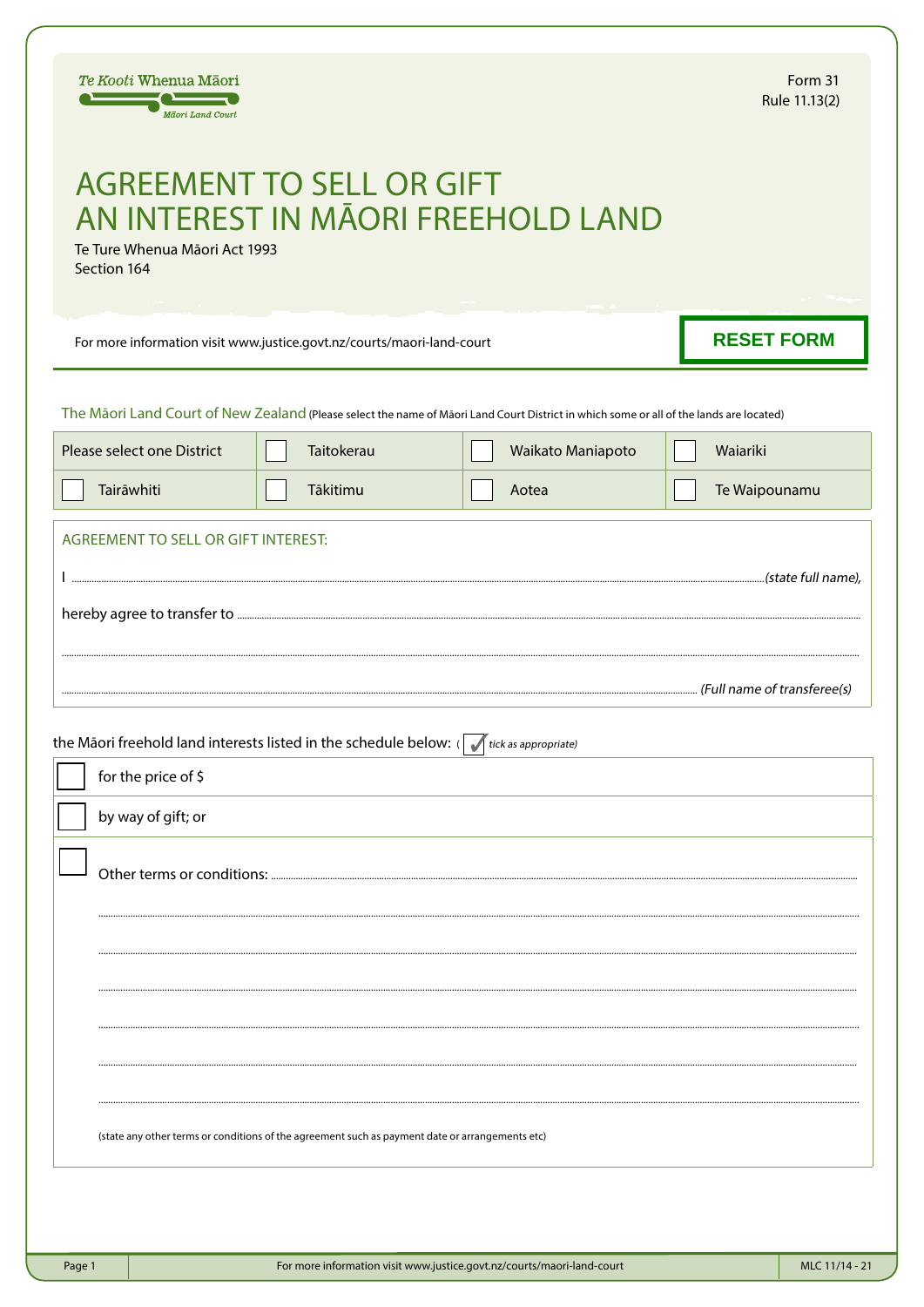| DETAILS OF MĀORI FREEHOLD LAND |                |                        |  |  |  |  |
|--------------------------------|----------------|------------------------|--|--|--|--|
| <b>Block</b>                   | Shares<br>Held | Shares to<br>be Vested |  |  |  |  |
|                                |                |                        |  |  |  |  |
|                                |                |                        |  |  |  |  |
|                                |                |                        |  |  |  |  |
|                                |                |                        |  |  |  |  |
|                                |                |                        |  |  |  |  |
|                                |                |                        |  |  |  |  |
|                                |                |                        |  |  |  |  |
|                                |                |                        |  |  |  |  |
|                                |                |                        |  |  |  |  |
|                                |                |                        |  |  |  |  |
|                                |                |                        |  |  |  |  |
|                                |                |                        |  |  |  |  |
|                                |                |                        |  |  |  |  |
|                                |                |                        |  |  |  |  |
|                                |                |                        |  |  |  |  |
|                                |                |                        |  |  |  |  |
|                                |                |                        |  |  |  |  |
|                                |                |                        |  |  |  |  |

I, the above named transferee, confirm and agree to the above terms.

| SIGNED by the transferor     | Dated: |  |
|------------------------------|--------|--|
| IN THE PRESENCE OF:          |        |  |
| Witness:<br>(Signature)      |        |  |
| Full name:                   |        |  |
| Occupation or qualification: |        |  |
| Address:                     |        |  |